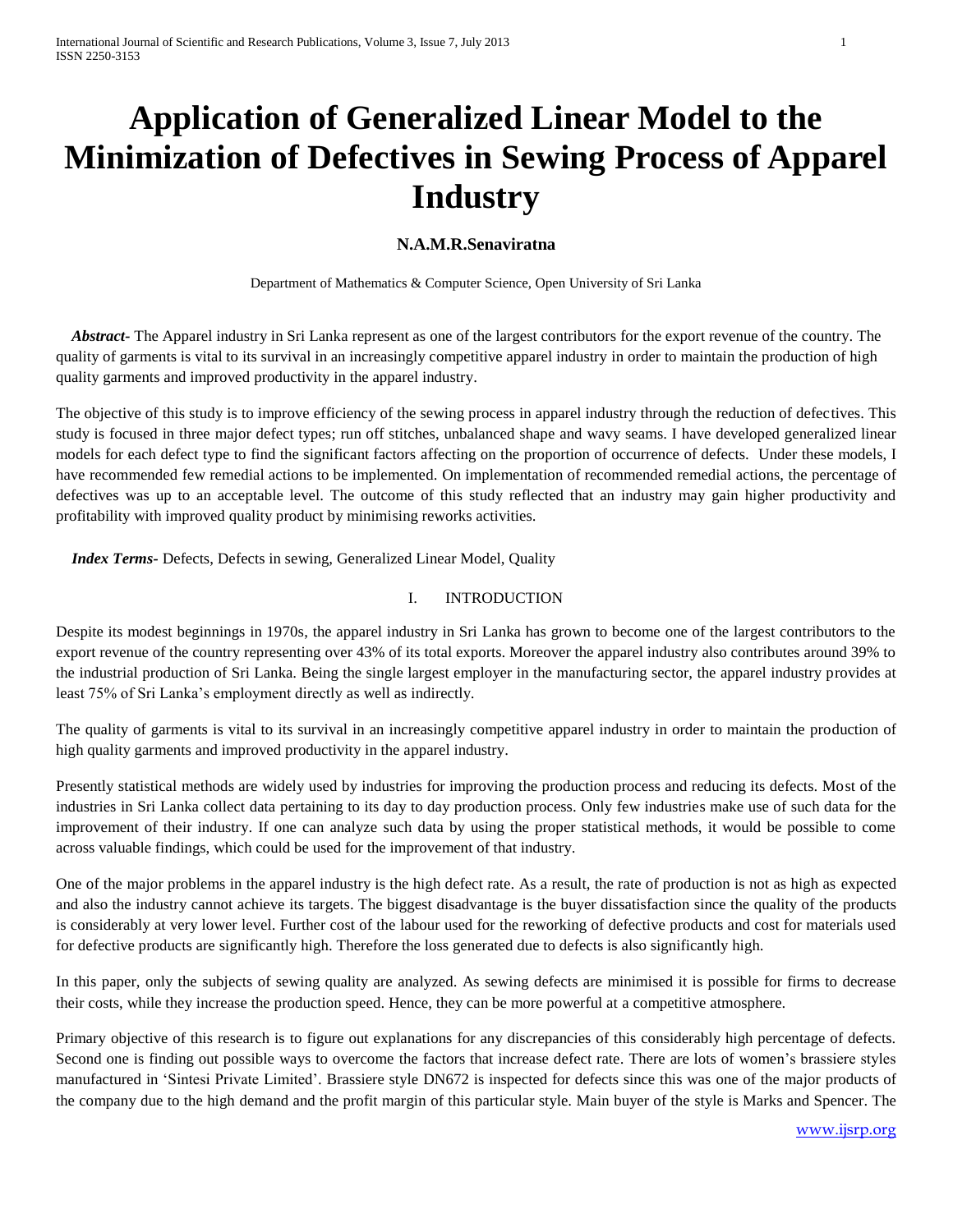style consists with four colours which are Black, Cream, Chocolate and Pink mix. Information and data of the garments was required for this study and were collected during the period from December 2011 to February 2012.

| <b>Item</b>      | <b>Type of the fabric/foam</b> | <b>Supplier</b>     |
|------------------|--------------------------------|---------------------|
| Inner cup fabric | Garry fabric                   | South Asia textiles |
| Foam             | <b>KBRB</b>                    | Hocheung            |
| Outer cup fabric | IPE012                         | Hayleys             |

#### **Manufacturing Process**



*Figure 1.1: Chart of Manufacturing Process of brassieres*

## II. ANALYSIS AND DISCUSSION

Major types of defects were identified through Pareto Chart shown in Figure 1.2 below;



*Figure 1.2: Pareto Chart of Defect Type*

Major defects from Pareto Chart are considered for analysis and the defects are listed in Table 1.2 below;

Table 1.2: Major defects identified from Pareto Chart

| <b>Defect Type</b> | <b>Percentage</b> |
|--------------------|-------------------|
|                    |                   |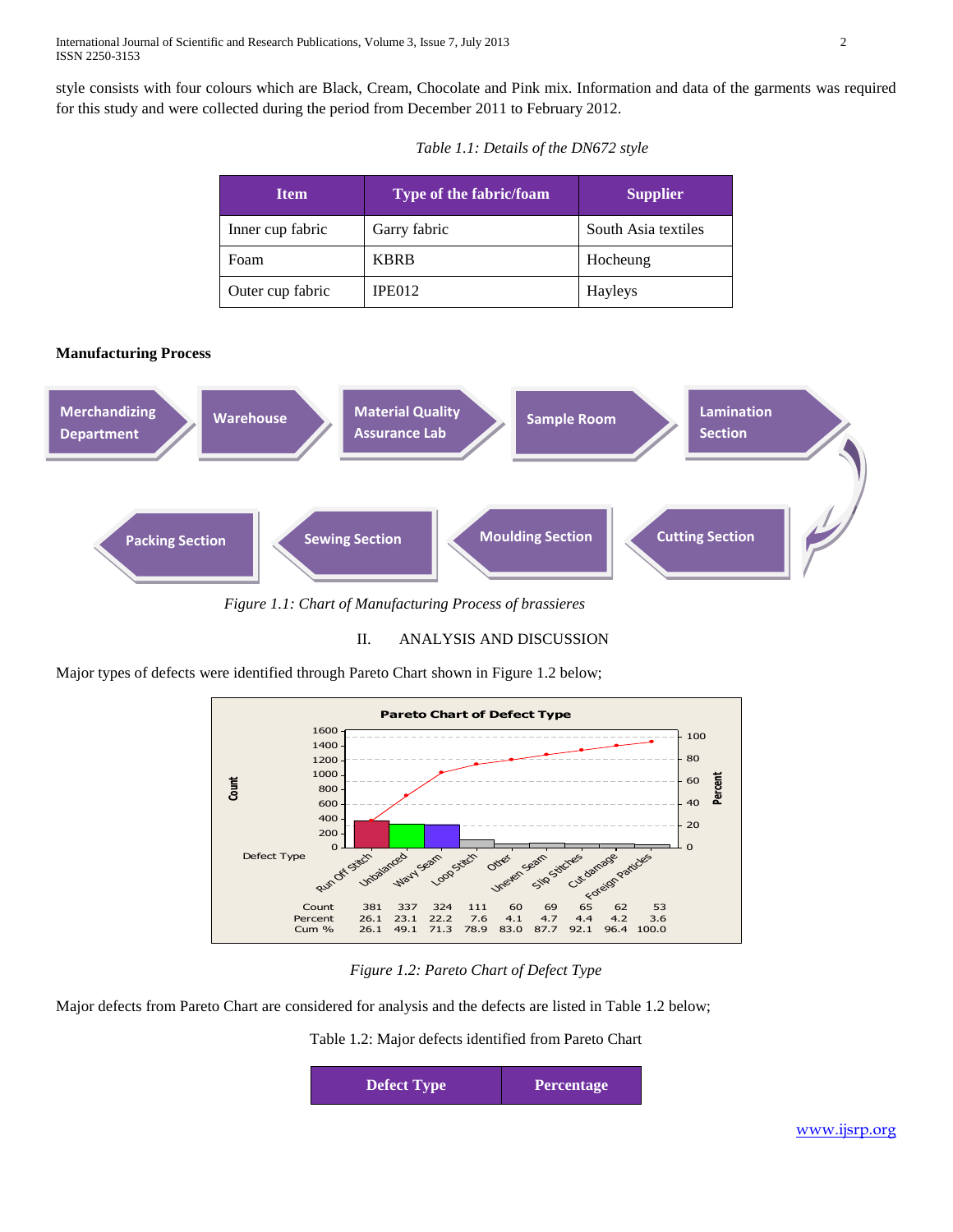| Run Off Stitch | 26.1 |
|----------------|------|
| Unbalanced     | 23.1 |
| Wavy Seam      |      |

Four factors identified as a result of the preliminary study and are listed in Table 1.3 which are expected to have an effect on the percentage of defectives;

| <b>Factors</b>         | <b>Levels</b> |
|------------------------|---------------|
| Colour of the garment  | Chocolate     |
|                        | Cream         |
|                        | <b>Black</b>  |
|                        | Pink mix      |
| Size of the garment    | Small         |
|                        | Large         |
| Line Number            | 2             |
|                        | 3             |
|                        | 7             |
|                        | 8             |
| Target per Day in each | 200-300       |
| line                   | 301-400       |
|                        | 401-500       |
|                        | 501-600       |
|                        | 601-700       |

*Table 1.3: Potential Factors*

In order to analyze and identify which factors have the most significant impact on the percentage of defects, the 'Generalized Linear Modelling' technique was used with the aid of 'GLIM 3.76' statistical package, which was developed by the 'Working Party' on Statistical Computing of the Royal Statistical Society. GLIM programs were tried to write for major defect types, considering the presence or absence of a defect in a garment as a Bernoulli trial.. Since the number of parameters is higher than the number of observations, full model could not be fitted. Then I tried to fit the model with main factors and certain two-way interaction terms. However, adequate model was not found under the binomial distribution.

Then the 'General Linear Model' was utilized to find the adequate model for proportion of defects. It was assumed the defect proportion has the normal distribution. Since the assumptions were not satisfied by this method, it failed to identify the factors which affect the defect proportion.

Then the Generalized Linear Model was used by considering the gamma distribution. Initially full model was fitted for each defect type. The goodness-of-fit for generalized linear models can be characterized by the deviance value, which is formed as the logarithm of a ratio of likelihoods. The deviance for the full model was approximately zero and the deviance for all other models was positive. Hence the smaller the deviance, the better the model fit. The deviance was often used as a goodness-of-fit statistic for testing the adequacy of a fitted model.

After fitting a particular model, the importance of each factor in the model can be evaluated by the resultant increase in deviance when we remove that factor from the model. This increase can be compared with the appropriate F statistic to compute the p-value for this factor. If the p-value is less than 0.05, then the factor is significant at the 95% level.

GLIM models which are fitted for 'Run Off Stitches', Unbalanced and Wavy Seams are presented in Table 1.4, Table 1.5 and Table 1.6 respectively. 'Anscombe' residual analysis was satisfied for all the models.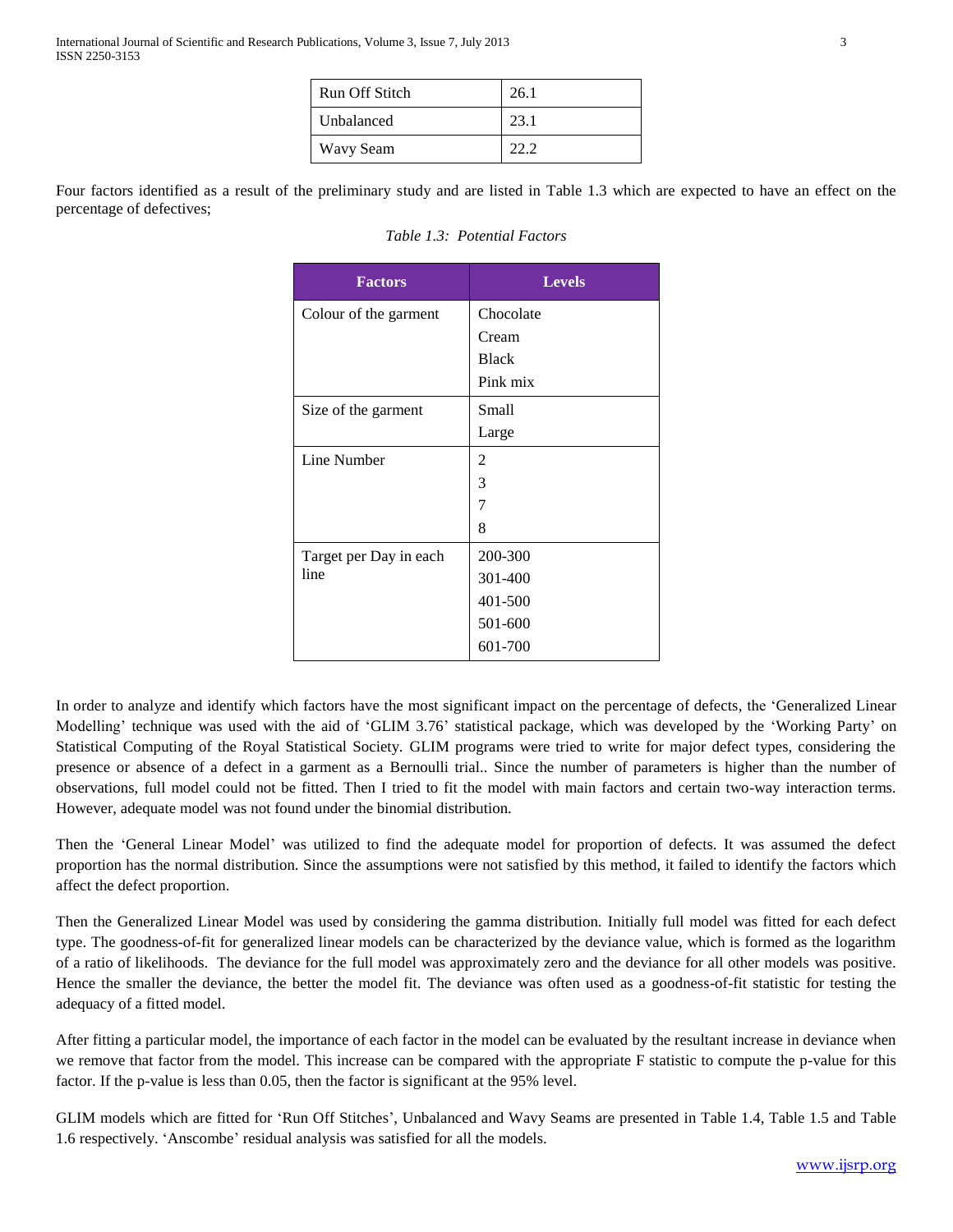| <b>Parameter</b>    | Estimated value Standard error T-statistic |               |       |
|---------------------|--------------------------------------------|---------------|-------|
| Constant            | 2.514                                      | 0.4351        | 5.778 |
| Colour (chocolate)  | 2.342                                      | 1.082         | 2.164 |
| Line $(7)$          | 3.174                                      | 1.355         | 2.342 |
| Line $(8)$          | 1.806                                      | 0.8714        | 2.072 |
| Deviance = $7.0293$ |                                            | $= 23$<br>DF. |       |

Table 1.4: Generalized Linear Model for proportion of Run Off Stitch

According to the Table 1.4, it is clear that the colour and line are factors that affect on occurrence of 'Run Off Stitches'. The garments which are coloured Black, Cream and Pink mix had the same effect on occurrence of 'Run Off Stitches', while Chocolate colour garments had a different effect. The lines 2 and 3 had similar effect, while lines 7 and 8 had a different effect.

Table 1.5: Generalized Linear Model for proportion of Unbalanced Shape

| Parameter           | Estimated value Standard error T-statistic |              |          |
|---------------------|--------------------------------------------|--------------|----------|
| Constant            | 13.34                                      | 2.478        | 5.383    |
| Line $(8)$          | $-20.6$                                    | 7.485        | $-2.752$ |
| Target              | $-0.00654$                                 | 0.00186      | $-3.516$ |
| Line (8). Target    | 0.03674                                    | 0.0453       | 2.401    |
| Deviance = $8.5225$ |                                            | $= 23$<br>DE |          |

According to the Table 1.5, it is clear that the Line and Target are factors that affect in occurrence of unbalanced shape. The lines 2, 3 and 7 have similar effect while Line 8 has different effect.

| <b>Parameter</b>    | Estimated value Standard error T-statistic |          |          |
|---------------------|--------------------------------------------|----------|----------|
| Constant            | 3.354                                      | 2.325    | 1.442    |
| Colour(chocolate)   | $-3.403$                                   | 0.9709   | $-3.505$ |
| Size(large)         | 2.626                                      | 1.233    | 2.129    |
| Target              | 0.007461                                   | 0.002911 | 2.563    |
| Size(large). Target | $-0.007467$                                | 0.002919 | $-2.558$ |

Table 1.6: Generalized Linear Model for proportion of Wavy Seams

According to the Table 1.6, it is clear that the size, colour and target are factors that affect on occurrence of Wavy seams.

#### **Solutions Provided**

Through discussions with the managers and supervisors, following remedial actions were implemented for the each defect which is indicated in the Table 1.7.

| Table 1.7: Defects and Remedial Actions |  |
|-----------------------------------------|--|
|-----------------------------------------|--|

| <b>Defects</b>          | <b>Action</b>                                                                                                |
|-------------------------|--------------------------------------------------------------------------------------------------------------|
| <b>Run Off Stitches</b> | The stitches are extended than required and the operators are trained to control the speed of<br>the machine |
| Unbalanced              | The operators are trained to check for unevenness by using a sample garment                                  |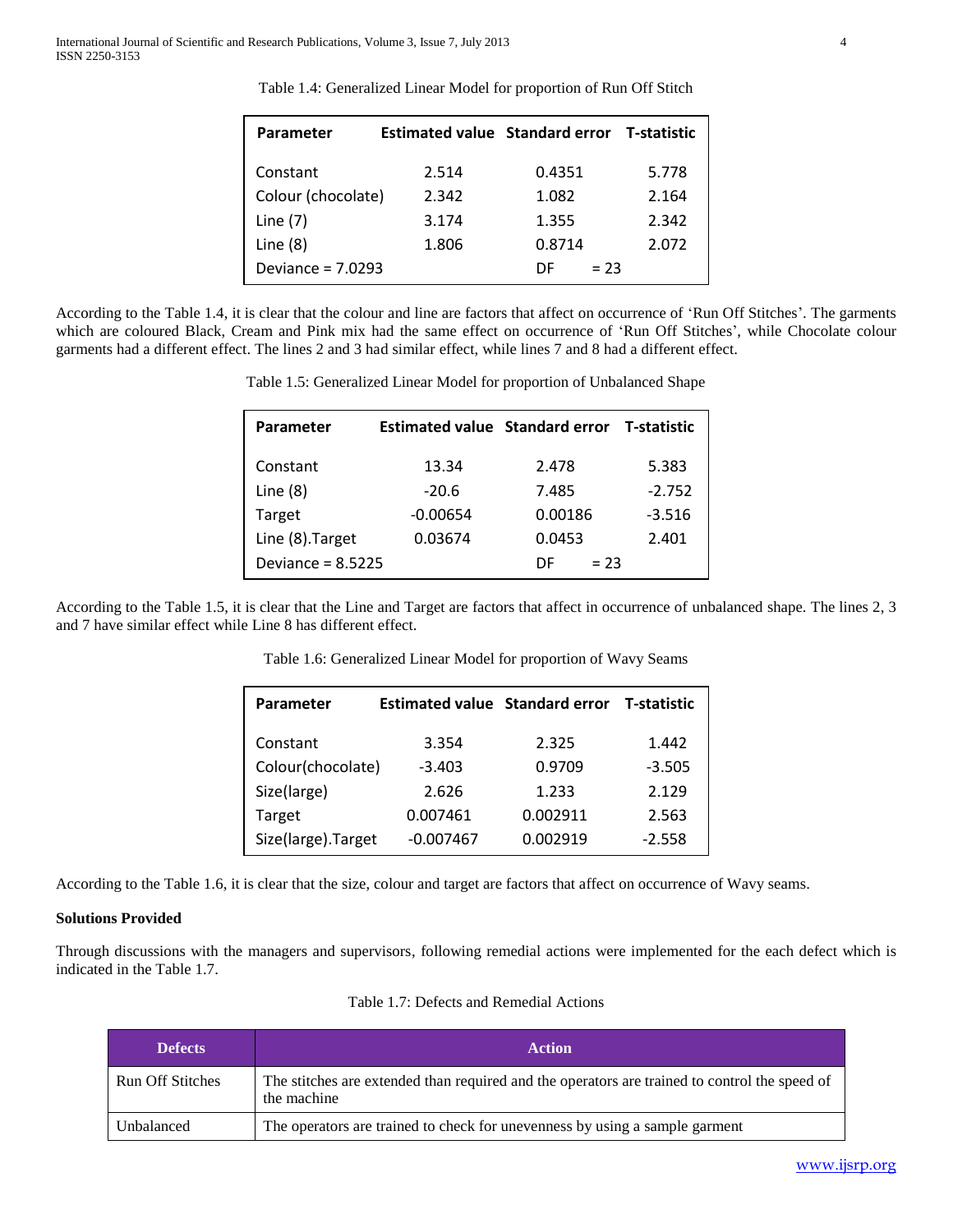| Wavy Seam | Operators are trained to handle large size garments in proper way |
|-----------|-------------------------------------------------------------------|
|-----------|-------------------------------------------------------------------|

After the remedial actions were taken, the garments were checked for defects. The results are indicated in Figure 1.3.



Figure 1.3: Defect Percentage each defect type Before & After Implementation

## III. CONCLUSION

Good quality increases the value of a product or service, establishes the brand name and builds up good reputation for the garment exporter, which in return results in customer satisfaction, high sales and foreign exchange for the country. In this study there were three major defect types occurred in a garment. All the defect types had a very high percentage of occurring and that was more than the acceptable level of 5%. Using Generalized Linear Models, significant factors affected on the defect percentage had been found. Remedial actions had been discussed with the management to overcome these significant factors. After implementing the remedial actions, the defect percentage of each defect was decreased to an acceptable level.

## IV. REFERENCES

- [1] M. Islam,A.M.Khan, M.R.Khan, "Minimization of reworks in quality and productivity improvement in the Apparel Industry", International Journal of Engineering and Applied Sciences, Vol.1, No.4,2013.
- [2] Chethan Kumar C.S,N.V.R.Naidu,K.Ravindranath, "Performance improvement of manufacturing industry by reducing the Defectives using Six Sigma Methodologies", IOSR Journal of Engineering, Vol.1, Issue 1, pp. 001-009.
- [3] A.Senjuntichai, A.Pitthayakornpisuth, "Application of General Linear Model to the Reduction of Defectives in Packaging Process of Soap Industry", Lecture Notes in Engineering and Computer Science, 2010.
- [4] Sandeep Kanumuri, Pamela C. Cosman, Amy R. Reibman, "A Generalized Linear Model for MPEG-2 Packet-Loss Visibility", Proceedings of the Packet Video Workshop,2004.
- [5] Serpil KAYA, M. Ç. ERDOGAN, "The study of the effect of operations to defect rates in sewing"[, www.iranpejohesh.com.](http://www.iranpejohesh.com/)
- [6] Wayne Tincher, Wayne Daley and Wiley Holcombe, "Detection and removal of defects in Apparel Production", Final Report, Defense Logistics Agency,1993.
- [7] Kume, Hitoshi, "Statistical Methods for Quality Improvement", The Association for Overseas Technical Scholarship (AOTS),1985.
- [8] Alexander M.Mood, Franklin A.Graybill, Duane C.Boes, "Indroduction to the theory of Statistics", TATA McGraw-Hill, 2001,